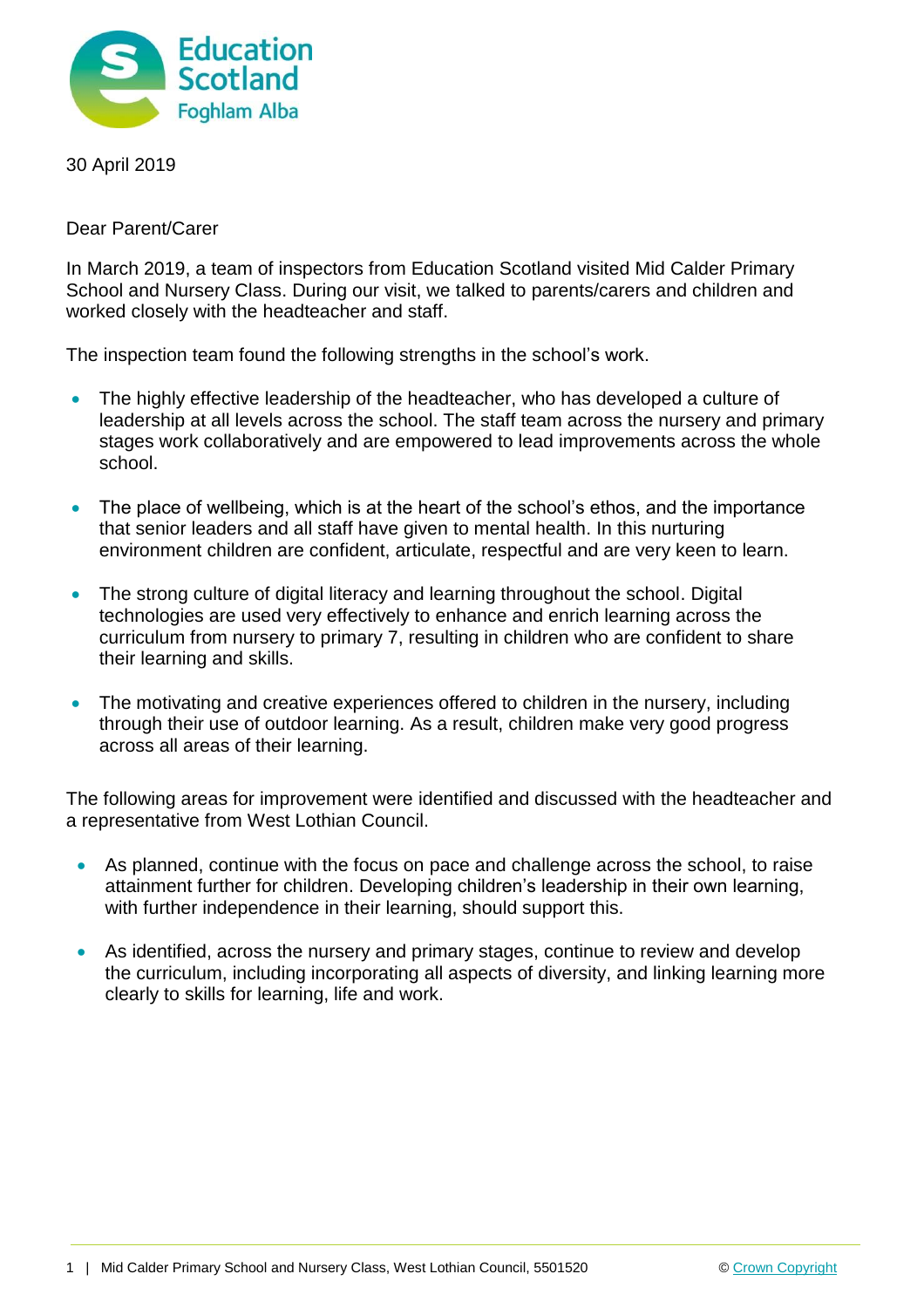

We gathered evidence to enable us to evaluate the school's work using four quality indicators from [How good is our school? \(4](https://education.gov.scot/improvement/Documents/Frameworks_SelfEvaluation/FRWK2_NIHeditHGIOS/FRWK2_HGIOS4.pdf)<sup>th</sup> edition) and [How good is our early learning and childcare?.](https://education.gov.scot/improvement/Documents/Frameworks_SelfEvaluation/FRWK1_NIHeditSelf-evaluationHGIELC/HGIOELC020316Revised.pdf) Quality indicators help schools, local authorities and inspectors to judge what is working well and what needs to be improved. Following the inspection of each school, the Scottish Government gathers details of our evaluations to keep track of how well Scottish schools are doing.

## Here are Education Scotland's evaluations for Mid Calder Primary School and Nursery Class

| <b>Quality indicators for the primary stages</b>                                                                                          | <b>Evaluation</b> |
|-------------------------------------------------------------------------------------------------------------------------------------------|-------------------|
| Leadership of change                                                                                                                      | very good         |
| Learning, teaching and assessment                                                                                                         | good              |
| Raising attainment and achievement                                                                                                        | good              |
| <b>Ensuring wellbeing, equality and inclusion</b>                                                                                         | very good         |
| Descriptions of the evaluations are available from:<br>How good is our school? (4 <sup>th</sup> edition), Appendix 3: The six-point scale |                   |

| <b>Quality indicators for the nursery class</b>                                                                                      | <b>Evaluation</b> |
|--------------------------------------------------------------------------------------------------------------------------------------|-------------------|
| Leadership of change                                                                                                                 | very good         |
| Learning, teaching and assessment                                                                                                    | very good         |
| <b>Securing children's progress</b>                                                                                                  | very good         |
| Ensuring wellbeing, equality and inclusion                                                                                           | very good         |
| Descriptions of the evaluations are available from:<br>How good is our early learning and childcare? Appendix 1: The six-point scale |                   |

A more detailed document called Summarised Inspection Findings (SIF) will be available on the Education Scotland website at: <https://education.gov.scot/inspection-reports/west-lothian/5501520>